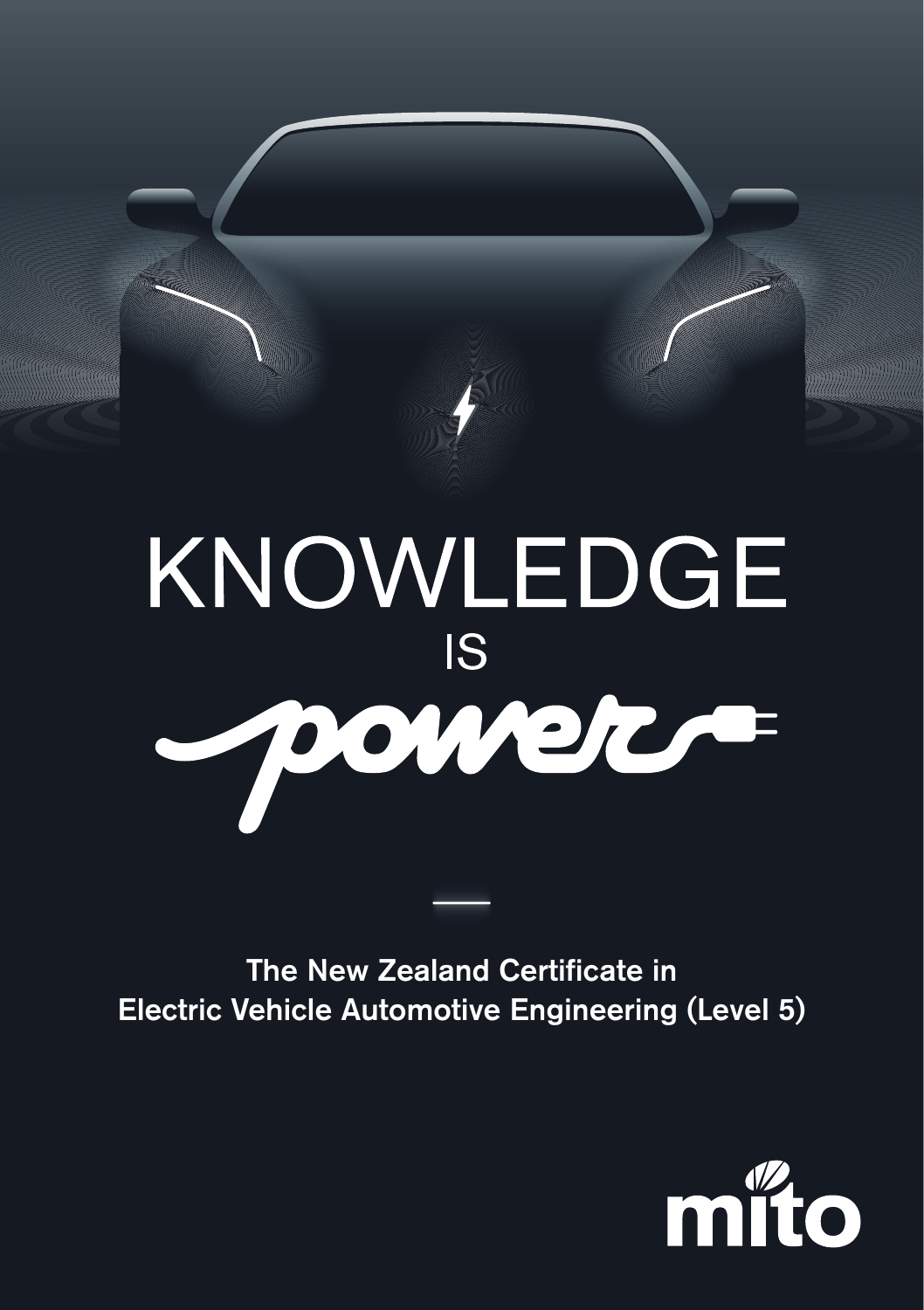MITO's new training programme will provide you with the skills and knowledge to safely inspect, service and repair light electric vehicles. Designed in consultation with industry and available to qualified automotive technicians, this programme will ensure you have the ability to support the widespread adoption of light electric vehicles in New Zealand.

### Programme outline

The Level 5 programme is expected to take 11 months to complete.

The training programme includes a mix of practical training and assessment, undertaken via training courses delivered by AECS; and eLearning, allowing you to complete theory elements of the programme at your own pace. Online learning resources, including videos and theory assessments, can be easily accessed at any time and from any device – mobile phone, tablet or PC.

#### OUTCOME 1

Oversee team responsibilities and ensure compliance with legislative and company requirements to maintain a safe and effective workplace.

| <b>UNIT STANDARD</b> | UNIT STANDARD TITLE                 | LEVEL | <b>CREDIT</b> |
|----------------------|-------------------------------------|-------|---------------|
| 27564                | Demonstrate knowledge of leadership |       |               |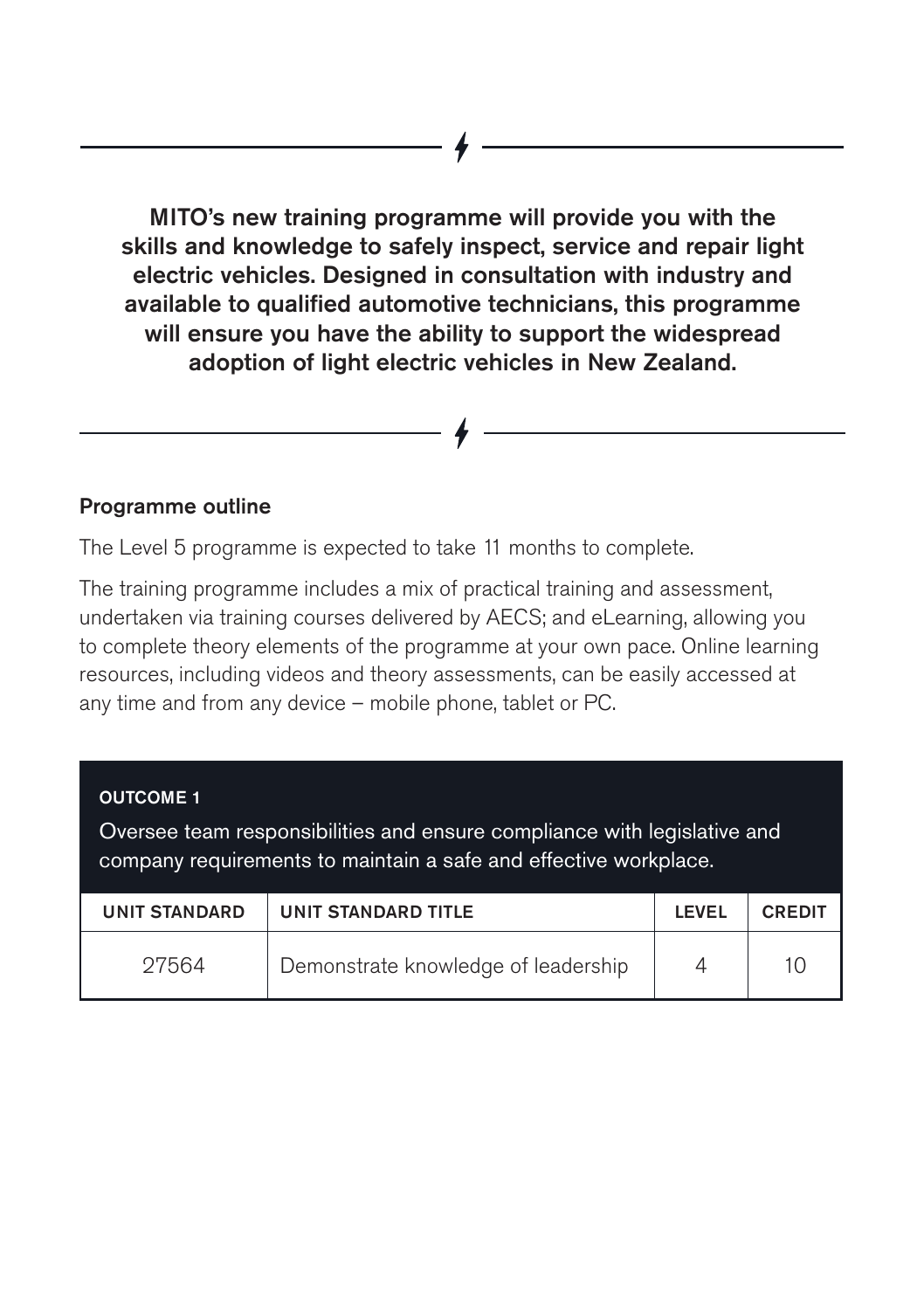#### OUTCOME 2

Diagnose and repair uncommon and complex specialist system faults in light electric vehicles as an advanced technician.

| <b>UNIT STANDARD</b> | <b>UNIT STANDARD TITLE</b>                                                                                | LEVEL | <b>CREDIT</b> |
|----------------------|-----------------------------------------------------------------------------------------------------------|-------|---------------|
| 30879                | Demonstrate knowledge of hybrid<br>electric and battery electric vehicle or<br>machine systems and safety | 4     | 5             |
| 31416                | Depower and reinitialise electric<br>vehicles                                                             | 4     | 7             |
| 31417                | Diagnose and repair traction motor<br>system faults in electric vehicles                                  | 5     | 10            |
| 31418                | Diagnose faults and replace an<br>auxiliary starting motor in an electric<br>vehicle                      | 5     | 10            |
| 31419                | Diagnose and repair safety interlock<br>system faults in electric vehicles                                | 5     | 8             |
| 31420                | Diagnose and repair HVAC and<br>HV cooling system faults in electric<br>vehicles                          | 5     | 10            |
| 31421                | Diagnose and repair DC to DC system<br>faults in electric vehicles                                        | 5     | 10            |

## **Prerequisites**

You must have completed an Automotive Engineering qualification at Level 4, or provide evidence of equivalent skills and knowledge, in order to enrol in this training programme.

## 2022 Programme fee

This programme has a fixed non-refundable fee of \$3,589 incl GST. No further charges apply.